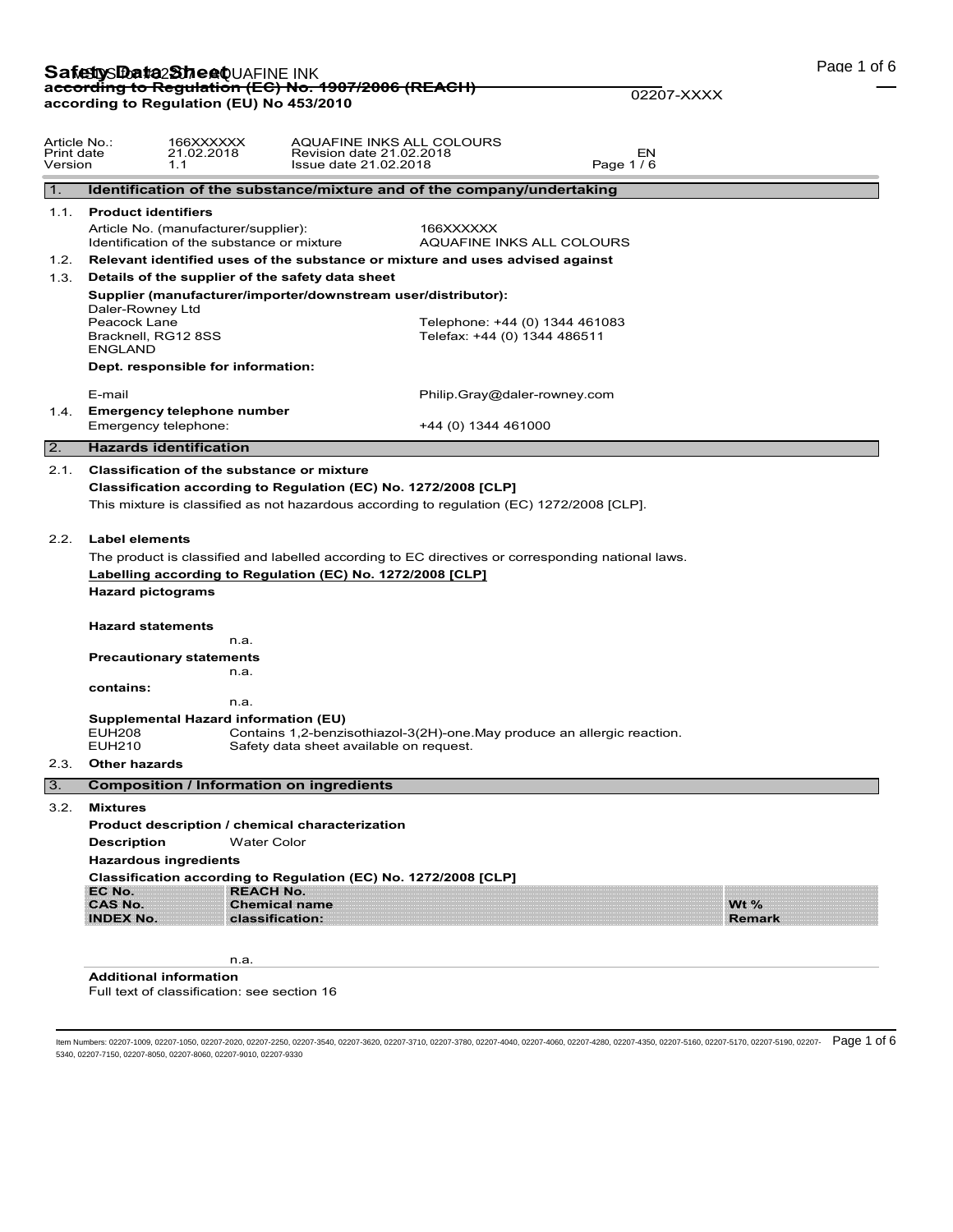| Article No | 166XXXXXX  | AQUAFINE INKS ALL COLOURS |            |
|------------|------------|---------------------------|------------|
| Print date | 21.02.2018 | Revision date 21.02.2018  | – IV.      |
| Version    |            | Issue date 21.02.2018     | Page 2 / 6 |

### 4. **First-aid measures**

#### 4.1. **Description of first aid measures**

#### **General information**

In all cases of doubt, or when symptoms persist, seek medical advice. In case of unconsciousness give nothing by mouth, place in recovery position and seek medical advice.

#### **In case of inhalation**

Remove casualty to fresh air and keep warm and at rest. In case of irregular breathing or respiratory arrest provide artificial respiration.

#### **Following skin contact**

Remove contaminated, saturated clothing immediately. After contact with molten product, cool skin area rapidly with cold water. Allow stiffening. Take up mechanically. When in doubt or if symptoms are observed, get medical advice.

#### **After eye contact**

Rinse cautiously with water for several minutes. Remove contact lenses, if present and easy to do. Continue rinsing. Seek medical advice immediately.

#### **After ingestion**

If swallowed, rinse mouth with water (only if the person is conscious). When in doubt or if symptoms are observed, get medical advice.

- 4.2. **Most important symptoms and effects, both acute and delayed** In all cases of doubt, or when symptoms persist, seek medical advice.
- 4.3. **Indication of any immediate medical attention and special treatment needed**

### 5. **Firefighting measures**

#### 5.1. **Extinguishing media**

#### **Suitable extinguishing media**

alcohol resistant foam, carbon dioxide, Powder, spray mist, (water)

**Extinguishing media which must not be used for safety reasons:**

#### strong water jet

5.2. **Special exposure hazards arising from the substance or preparation itself, its combustion products or from resulting gases:**

Dense black smoke occurs during fire. Inhaling hazardous decomposing products can cause serious health damage.

#### 5.3. **Special protective equipment for firefighters:**

Provide a conveniently located respiratory protective device.

#### **Additional information**

Cool closed containers that are near the source of the fire. Do not allow water used to extinguish fire to enter drains, ground or waterways. Treat runoff as hazardous.

#### 6. **Accidental release measures**

6.1. **Personal precautions, protective equipment and emergency procedures**

See protective measures under point 7 and 8.

# 6.2. **Environmental precautions**

Do not allow to enter into surface water or drains. If the product contaminates lakes, rivers or sewages, inform competent authorities in accordance with local regulations.

6.3. **Methods and material for containment and cleaning up**

## Take up mechanically, placing in appropriate containers for disposal. Clean using cleansing agents. Do not use solvents.

# 6.4. **Reference to other sections**

Observe protective provisions (see chapter 7 and 8).

## 7. **Handling and storage**

#### 7.1. **Precautions for safe handling**

**Advices on safe handling**

Follow the legal protection and safety regulations.

**Precautions against fire and explosion:**

ltem Numbers: 02207-1009, 02207-1050, 02207-2020, 02207-2250, 02207-3540, 02207-3620, 02207-3780, 02207-4040, 02207-4050, 02207-4250, 02207-4350, 02207-5160, 02207-5170, 02207-5170, 02207-5190, 02207-5190, 02207-5170, 0220 5340, 02207-7150, 02207-8050, 02207-8060, 02207-9010, 02207-9330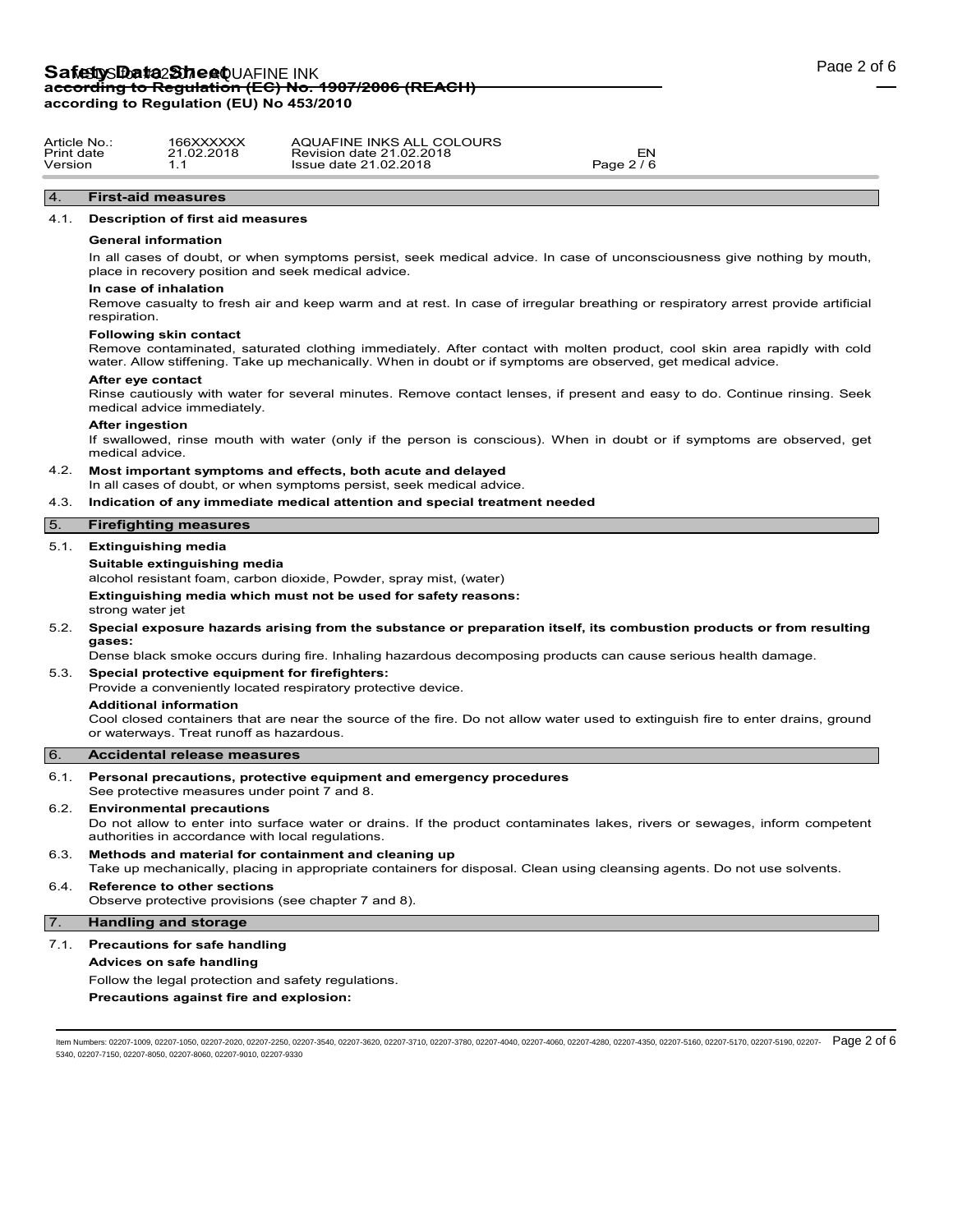Usual measures for fire prevention.

#### 7.2. **Conditions for safe storage, including any incompatibilities**

#### **Requirements for storage rooms and vessels**

Storage in accordance with the Ordinance on Industrial Safety and Health (BetrSiVO). Keep container tightly closed.

#### **Further information on storage conditions**

Take care of instructions on label. Store in a well-ventilated and dry room at temperatures between 15 °C and 30 °C. Protect from heat and direct sunlight. Keep container tightly closed.

#### 7.3. **Specific end use(s)**

Observe technical data sheet.Observe instructions for use.

#### 8. **Exposure controls / Personal protection**

#### 8.1. **Control parameters**

**Occupational exposure limit values:**

n.a.

#### 8.2. **Exposure controls**

Provide good ventilation. This can be achieved with local or room suction. If this should not be sufficient to keep aerosol and solvent vapour concentration below the exposure limit values, a suitable respiratory protection must be used.

#### **Occupational exposure controls**

#### **Respiratory protection**

If concentration of solvents is beyond the occupational exposure limit values, approved and suitable respiratory protection must be used. Observe the wear time limits according GefStoffV in combination with the rules for using respiratory protection apparatus (BGR 190). Use only respiratory protection equipment with CE-symbol including four digit test number.

#### **Hand protection**

For prolonged or repeated handling the following glove material must be used: NBR (Nitrile rubber)

Thickness of the glove material > 0,4 mm ; Breakthrough time (maximum wearing time) > 480 min.

Observe the instructions and details for use, storage, maintenance and replacement provided by the protective glove manufacturer. Penetration time of glove material depending on intensity and duration of exposure to skin. Recommended glove articles DIN EN 374

Barrier creams can help protecting exposed skin areas. In no case should they be used after contact.

#### **Eye protection**

Wear closely fitting protective glasses in case of splashes.

#### **Protective clothing**

Wear antistatic clothing of natural fibers (cotton) or heat resistant synthetic fibers.

#### **Protective measures**

After contact clean skin thoroughly with water and soap or use appropriate cleanser.

#### **Environmental exposure controls**

Do not allow to enter into surface water or drains. See chapter 7. No additional measures necessary.

#### 9. **Physical and chemical properties**

| 9.1. | Information on basic physical and chemical properties<br>Appearance: |                   |                 |               |               |  |  |  |
|------|----------------------------------------------------------------------|-------------------|-----------------|---------------|---------------|--|--|--|
|      | <b>Physical state</b>                                                | liquid            |                 |               |               |  |  |  |
|      | Colour                                                               | refer to label    |                 |               |               |  |  |  |
|      | Odour                                                                | characteristic    |                 |               |               |  |  |  |
|      | Safety relevant basis data                                           |                   | <b>Unit</b>     | <b>Method</b> | <b>Remark</b> |  |  |  |
|      | Flash point $(^{\circ}C)$                                            | n.a.              |                 |               |               |  |  |  |
|      | Ignition temperature in °C:                                          | n.a.              |                 |               |               |  |  |  |
|      | Lower explosion limit                                                | n.a.              |                 |               |               |  |  |  |
|      | <b>Upper explosion limit</b>                                         | n.a.              |                 |               |               |  |  |  |
|      | Vapour pressure at 20 °C:                                            | n.a.              |                 |               |               |  |  |  |
|      | Density at 20 °C:                                                    |                   | 1,00 $q/cm^{3}$ |               |               |  |  |  |
|      | Water solubility (g/L)                                               | partially soluble |                 |               |               |  |  |  |
|      | pH at 20 $°C$ :                                                      | 8.00              |                 |               |               |  |  |  |
|      | Viscosity at 20 °C                                                   |                   | $< 30$ mPas     |               |               |  |  |  |
|      | Solvent separation test (%)                                          | $< 3$ %           |                 |               |               |  |  |  |

ltem Numbers: 02207-1009, 02207-1050, 02207-2020, 02207-2250, 02207-3540, 02207-3620, 02207-3780, 02207-4040, 02207-4060, 02207-4250, 02207-4350, 02207-5160, 02207-5170, 02207-5170, 02207-5190, 02207-5190, 02207-5170, 0220 5340, 02207-7150, 02207-8050, 02207-8060, 02207-9010, 02207-9330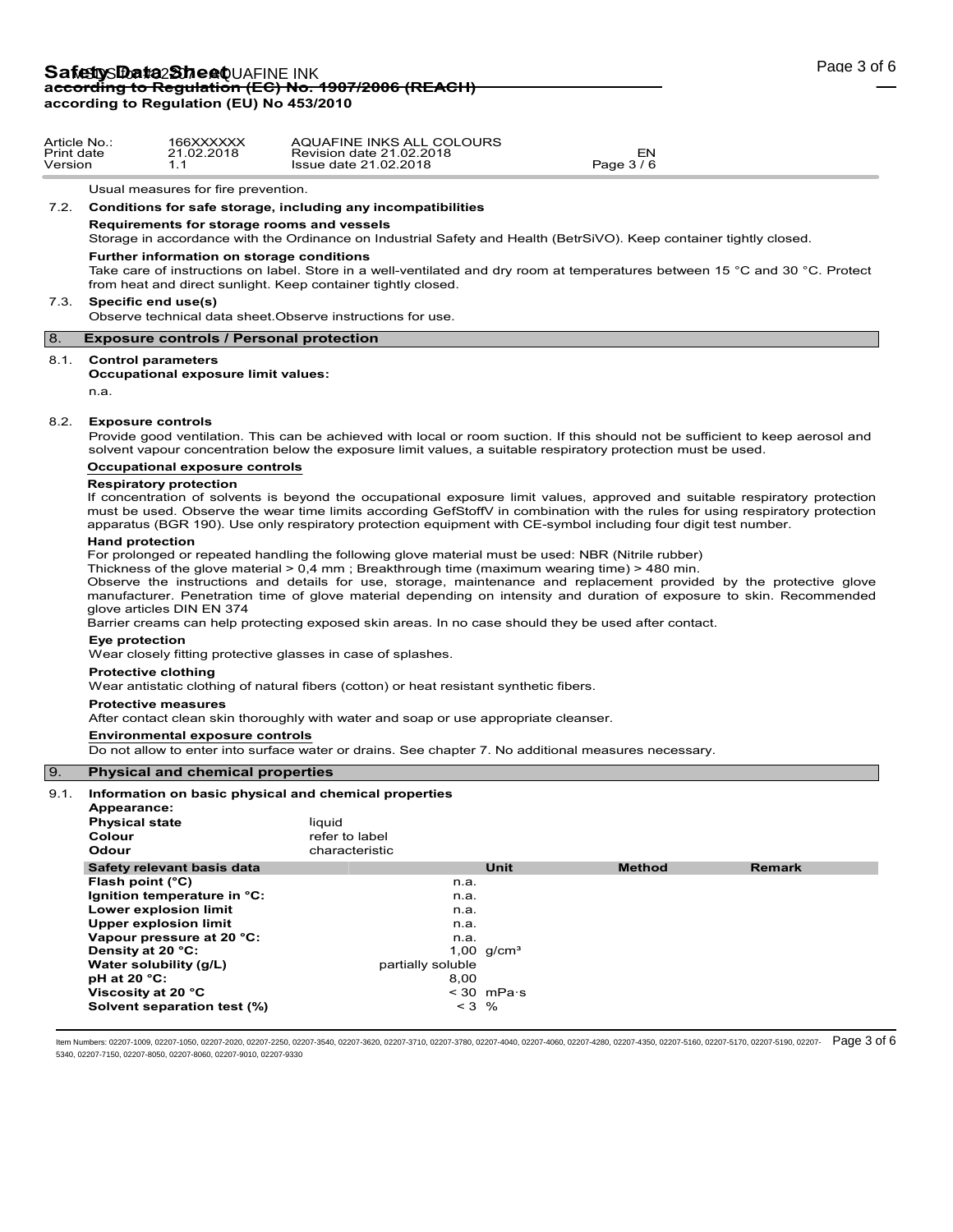# **Safetty Data Sheet** UAFINE INK<br>a<del>ccording to Regulation (EC) No. 1907/2006 (REACH)</del> **according to Regulation (EU) No 453/2010**

| Article No.:<br>Print date<br>Version |                                                                                                                        | 166XXXXXX<br>21.02.2018<br>1.1                                                                                            | AQUAFINE INKS ALL COLOURS<br>Revision date 21.02.2018<br>Issue date 21.02.2018                                                                                                         | EN<br>Page 4 / 6                                                                                                            |  |  |  |  |
|---------------------------------------|------------------------------------------------------------------------------------------------------------------------|---------------------------------------------------------------------------------------------------------------------------|----------------------------------------------------------------------------------------------------------------------------------------------------------------------------------------|-----------------------------------------------------------------------------------------------------------------------------|--|--|--|--|
|                                       | Solid content (%):<br>solvent content:<br>Water:                                                                       | Organic solvents::                                                                                                        | 47,82 Wt %<br>0 Wt %<br>20 Wt %                                                                                                                                                        |                                                                                                                             |  |  |  |  |
|                                       | 9.2. Other information:                                                                                                |                                                                                                                           |                                                                                                                                                                                        |                                                                                                                             |  |  |  |  |
| 10.                                   |                                                                                                                        | <b>Stability and reactivity</b>                                                                                           |                                                                                                                                                                                        |                                                                                                                             |  |  |  |  |
|                                       | 10.1. Reactivity                                                                                                       |                                                                                                                           |                                                                                                                                                                                        |                                                                                                                             |  |  |  |  |
|                                       | 10.2. Chemical stability                                                                                               |                                                                                                                           |                                                                                                                                                                                        |                                                                                                                             |  |  |  |  |
|                                       | chapter 7.                                                                                                             |                                                                                                                           |                                                                                                                                                                                        | Stable when applying the recommended regulations for storage and handling. Further information on correct storage: refer to |  |  |  |  |
|                                       |                                                                                                                        | 10.3. Possibility of hazardous reactions                                                                                  | Keep away from strong acids, strong bases and strong oxidizing agents to avoid exothermic reactions.                                                                                   |                                                                                                                             |  |  |  |  |
|                                       | 10.4. Conditions to avoid                                                                                              |                                                                                                                           | chapter 7. Hazardous decomposition byproducts may form with exposure to high temperatures.                                                                                             | Stable when applying the recommended regulations for storage and handling. Further information on correct storage: refer to |  |  |  |  |
|                                       |                                                                                                                        | 10.5. Incompatible materials                                                                                              |                                                                                                                                                                                        |                                                                                                                             |  |  |  |  |
|                                       |                                                                                                                        | 10.6. Hazardous decomposition products                                                                                    | smoke. Decompostion takes place from temperatures above: at 160 °C                                                                                                                     | Hazardous decomposition byproducts may form with exposure to high temperatures, e.g.: carbon dioxide, carbon monoxide,      |  |  |  |  |
| 11.                                   |                                                                                                                        | <b>Toxicological information</b>                                                                                          |                                                                                                                                                                                        |                                                                                                                             |  |  |  |  |
|                                       |                                                                                                                        | No data on preparation itself available.                                                                                  | Classification according to Regulation (EC) No. 1272/2008 [CLP]                                                                                                                        |                                                                                                                             |  |  |  |  |
|                                       |                                                                                                                        | 11.1. Information on toxicological effects                                                                                |                                                                                                                                                                                        |                                                                                                                             |  |  |  |  |
|                                       | <b>Acute toxicity</b>                                                                                                  |                                                                                                                           |                                                                                                                                                                                        |                                                                                                                             |  |  |  |  |
|                                       |                                                                                                                        | Toxicological data are not available.                                                                                     |                                                                                                                                                                                        |                                                                                                                             |  |  |  |  |
|                                       |                                                                                                                        |                                                                                                                           | skin corrosion/irritation; Serious eye damage/eye irritation                                                                                                                           |                                                                                                                             |  |  |  |  |
|                                       |                                                                                                                        | Toxicological data are not available.                                                                                     |                                                                                                                                                                                        |                                                                                                                             |  |  |  |  |
|                                       |                                                                                                                        | <b>Respiratory or skin sensitisation</b>                                                                                  |                                                                                                                                                                                        |                                                                                                                             |  |  |  |  |
|                                       |                                                                                                                        | Toxicological data are not available.                                                                                     |                                                                                                                                                                                        |                                                                                                                             |  |  |  |  |
|                                       |                                                                                                                        | <b>CMR effects (carcinogenicity, mutagenicity and toxicity for reproduction)</b><br>Toxicological data are not available. |                                                                                                                                                                                        |                                                                                                                             |  |  |  |  |
|                                       |                                                                                                                        | Specific target organ toxicity                                                                                            |                                                                                                                                                                                        |                                                                                                                             |  |  |  |  |
|                                       |                                                                                                                        | Toxicological data are not available.                                                                                     |                                                                                                                                                                                        |                                                                                                                             |  |  |  |  |
|                                       | <b>Aspiration hazard</b>                                                                                               |                                                                                                                           |                                                                                                                                                                                        |                                                                                                                             |  |  |  |  |
|                                       | Toxicological data are not available.                                                                                  |                                                                                                                           |                                                                                                                                                                                        |                                                                                                                             |  |  |  |  |
|                                       | Practical experience/human evidence                                                                                    |                                                                                                                           |                                                                                                                                                                                        |                                                                                                                             |  |  |  |  |
|                                       | Other observations:                                                                                                    |                                                                                                                           |                                                                                                                                                                                        |                                                                                                                             |  |  |  |  |
|                                       |                                                                                                                        | <b>Overall Assessment on CMR properties</b>                                                                               |                                                                                                                                                                                        |                                                                                                                             |  |  |  |  |
|                                       | The ingredients in this mixture do not meet the criteria for classification as CMR category 1A or 1B according to CLP. |                                                                                                                           |                                                                                                                                                                                        |                                                                                                                             |  |  |  |  |
|                                       | Remark                                                                                                                 |                                                                                                                           |                                                                                                                                                                                        |                                                                                                                             |  |  |  |  |
|                                       |                                                                                                                        |                                                                                                                           | There is no information available on the preparation itself.                                                                                                                           |                                                                                                                             |  |  |  |  |
| 12.                                   |                                                                                                                        | <b>Ecological information</b>                                                                                             |                                                                                                                                                                                        |                                                                                                                             |  |  |  |  |
|                                       | overall evaluation                                                                                                     |                                                                                                                           | Classification according to Regulation (EC) No. 1272/2008 [CLP]<br>There is no information available on the preparation itself.<br>Do not allow to enter into surface water or drains. |                                                                                                                             |  |  |  |  |
|                                       | 12.1. Toxicity                                                                                                         | No information available.                                                                                                 |                                                                                                                                                                                        |                                                                                                                             |  |  |  |  |

## **Long-term Ecotoxicity**

ltem Numbers: 02207-1009, 02207-1050, 02207-2020, 02207-2250, 02207-3540, 02207-3620, 02207-3780, 02207-4040, 02207-4050, 02207-4250, 02207-4350, 02207-5160, 02207-5170, 02207-5170, 02207-5190, 02207-5190, 02207-5170, 0220 5340, 02207-7150, 02207-8050, 02207-8060, 02207-9010, 02207-9330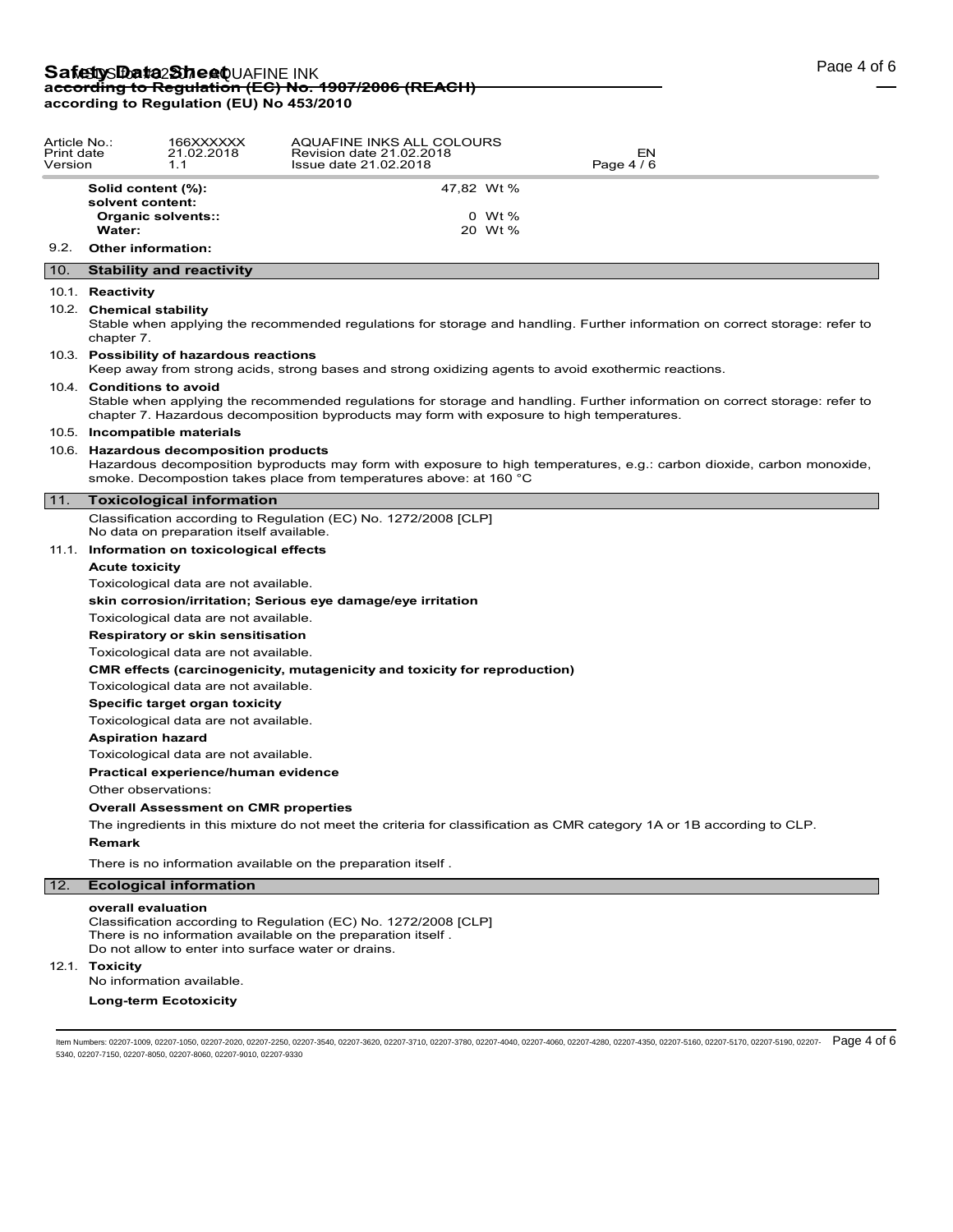# **Safetty Data Sheet** UAFINE INK<br>a<del>ccording to Regulation (EC) No. 1907/2006 (REACH)</del> **according to Regulation (EU) No 453/2010**

| Article No.:<br>Print date<br>Version |                             | 166XXXXXX<br>21.02.2018<br>1.1                                               | AQUAFINE INKS ALL COLOURS<br>EΝ<br>Revision date 21.02.2018<br>Page 5/6<br>Issue date 21.02.2018                                                                                                                |
|---------------------------------------|-----------------------------|------------------------------------------------------------------------------|-----------------------------------------------------------------------------------------------------------------------------------------------------------------------------------------------------------------|
|                                       |                             | Toxicological data are not available.                                        |                                                                                                                                                                                                                 |
|                                       |                             | 12.2. Persistence and degradability<br>Toxicological data are not available. |                                                                                                                                                                                                                 |
|                                       |                             | 12.3. Bioaccumulative potential<br>Toxicological data are not available.     |                                                                                                                                                                                                                 |
|                                       |                             | <b>Bioconcentration factor (BCF)</b>                                         |                                                                                                                                                                                                                 |
|                                       |                             | Toxicological data are not available.                                        |                                                                                                                                                                                                                 |
|                                       | 12.4. Mobility in soil      | Toxicological data are not available.                                        |                                                                                                                                                                                                                 |
|                                       |                             | 12.5. Results of PBT assessment                                              |                                                                                                                                                                                                                 |
|                                       |                             |                                                                              | The substances in the mixture do not meet the PBT/vPvB criteria according to REACH, annex XIII.                                                                                                                 |
|                                       |                             | 12.6. Other adverse effects                                                  |                                                                                                                                                                                                                 |
| 13.                                   |                             | <b>Disposal considerations</b>                                               |                                                                                                                                                                                                                 |
|                                       |                             | 13.1. Waste treatment methods                                                |                                                                                                                                                                                                                 |
|                                       | Recommendation              | Appropriate disposal / Product                                               |                                                                                                                                                                                                                 |
|                                       |                             |                                                                              | Do not allow to enter into surface water or drains. This material and its container must be disposed of in a safe way. Waste<br>disposal according to directive 2008/98/EC, covering waste and dangerous waste. |
|                                       |                             |                                                                              | List of proposed waste codes/waste designations in accordance with EWC                                                                                                                                          |
|                                       | 080112                      |                                                                              | waste paint and varnish other than those mentioned in 080111                                                                                                                                                    |
|                                       | packaging<br>Recommendation |                                                                              | Non-contaminated packages may be recycled. Vessels not properly emptied are special waste.                                                                                                                      |
| 14.                                   |                             | <b>Transport information</b>                                                 |                                                                                                                                                                                                                 |
|                                       |                             |                                                                              | No dangerous good in sense of this transport regulation.                                                                                                                                                        |
|                                       | 14.1. UN number             |                                                                              |                                                                                                                                                                                                                 |
|                                       |                             |                                                                              | n.a.                                                                                                                                                                                                            |
|                                       |                             | 14.2. UN proper shipping name                                                |                                                                                                                                                                                                                 |
|                                       |                             | 14.3. Transport hazard class(es)                                             |                                                                                                                                                                                                                 |
|                                       |                             |                                                                              | n.a.                                                                                                                                                                                                            |
|                                       | 14.4. Packing group         |                                                                              |                                                                                                                                                                                                                 |
|                                       |                             |                                                                              | n.a.                                                                                                                                                                                                            |
|                                       |                             | 14.5. Environmental hazards                                                  |                                                                                                                                                                                                                 |
|                                       | Marine pollutant            | Land transport (ADR/RID)                                                     | n.a.<br>n.a.                                                                                                                                                                                                    |
|                                       |                             | 14.6. Special precautions for user                                           |                                                                                                                                                                                                                 |
|                                       |                             | case of an accident or leakage.<br>Advices on safe handling: see parts 6 - 8 | Transport always in closed, upright and safe containers. Make sure that persons transporting the product know what to do in                                                                                     |
|                                       |                             | <b>Additional information</b>                                                |                                                                                                                                                                                                                 |
|                                       |                             | Land transport (ADR/RID)                                                     |                                                                                                                                                                                                                 |
|                                       |                             | tunnel restriction code                                                      |                                                                                                                                                                                                                 |
|                                       |                             | Sea transport (IMDG)                                                         |                                                                                                                                                                                                                 |
|                                       | EmS-No.                     |                                                                              | n.a.                                                                                                                                                                                                            |
|                                       |                             |                                                                              | 14.7. Transport in bulk according to Annex II of MARPOL and the IBC Code                                                                                                                                        |
|                                       | not applicable              |                                                                              |                                                                                                                                                                                                                 |
| 15.                                   |                             | <b>Regulatory information</b>                                                |                                                                                                                                                                                                                 |
|                                       |                             |                                                                              | 15.1. Safety, health and environmental regulations/legislation specific for the substance or mixture                                                                                                            |

ltem Numbers: 02207-1009, 02207-1050, 02207-2020, 02207-2250, 02207-3540, 02207-3620, 02207-3780, 02207-4040, 02207-4050, 02207-4250, 02207-4350, 02207-5160, 02207-5170, 02207-5170, 02207-5190, 02207-5190, 02207-5170, 0220 5340, 02207-7150, 02207-8050, 02207-8060, 02207-9010, 02207-9330